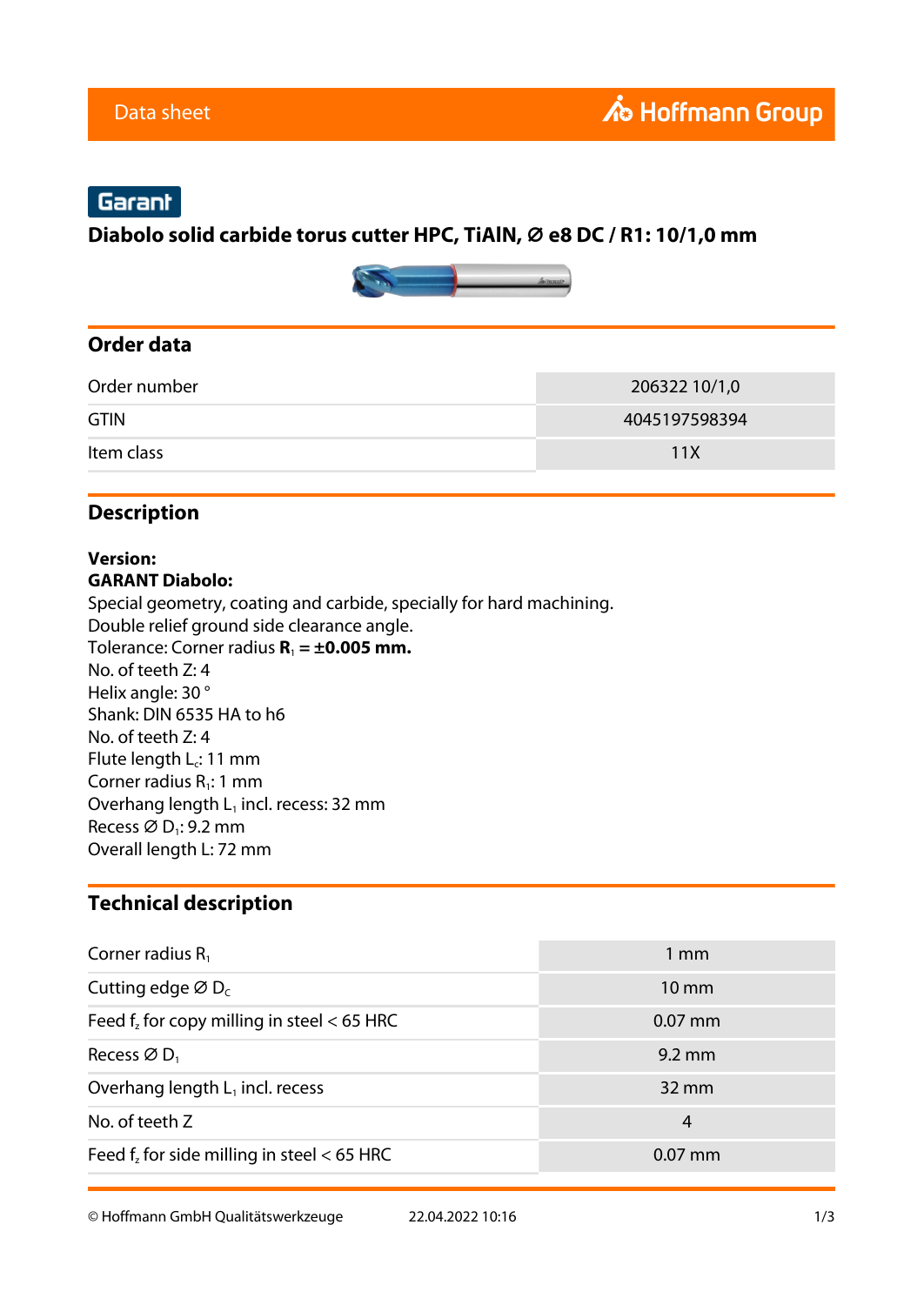| Shank $\varnothing$ D <sub>s</sub>        | <b>10 mm</b>                     |
|-------------------------------------------|----------------------------------|
| Flute length $L_c$                        | <b>11 mm</b>                     |
| Overall length L                          | 72 mm                            |
| Shank                                     | DIN 6535 HA to h6                |
| Helix angle                               | 30°                              |
| <b>Series</b>                             | <b>Diabolo</b>                   |
| Coating                                   | <b>TiAIN</b>                     |
| <b>Tool material</b>                      | Solid carbide                    |
| Standard                                  | Manufacturer's standard          |
| <b>Type</b>                               | H                                |
| Tolerance nominal Ø                       | e <sub>8</sub>                   |
| Spacing of the cutters                    | unequal spacing                  |
| Direction of infeed                       | horizontal, oblique and vertical |
| Cutting width $a_e$ for milling operation | 0.2×D for side milling           |
| Cutting width a. for milling operation    | 0.05×D for copy milling          |
| Through-coolant                           | no                               |
| <b>HPC</b><br>Machining strategy          |                                  |
| Shank tolerance                           | h <sub>6</sub>                   |
| Colour ring                               | red                              |
| Type of product                           | <b>Torus cutter</b>              |

## **User data**

|                                  | <b>Suitability</b> | $\mathbf{V}_{c}$    | <b>ISO</b> code |
|----------------------------------|--------------------|---------------------|-----------------|
| Steel < $1400$ N/mm <sup>2</sup> | suitable           | $200 \text{ m/min}$ | P               |
| Steel $<$ 50 HRC                 | suitable           | $190 \text{ m/min}$ | н               |
| Steel $<$ 55 HRC                 | suitable           | $170 \text{ m/min}$ | H               |
| Steel $<$ 60 HRC                 | suitable           | $150 \text{ m/min}$ | H               |
| Steel $<$ 65 HRC                 | suitable           | $110 \text{ m/min}$ | H               |